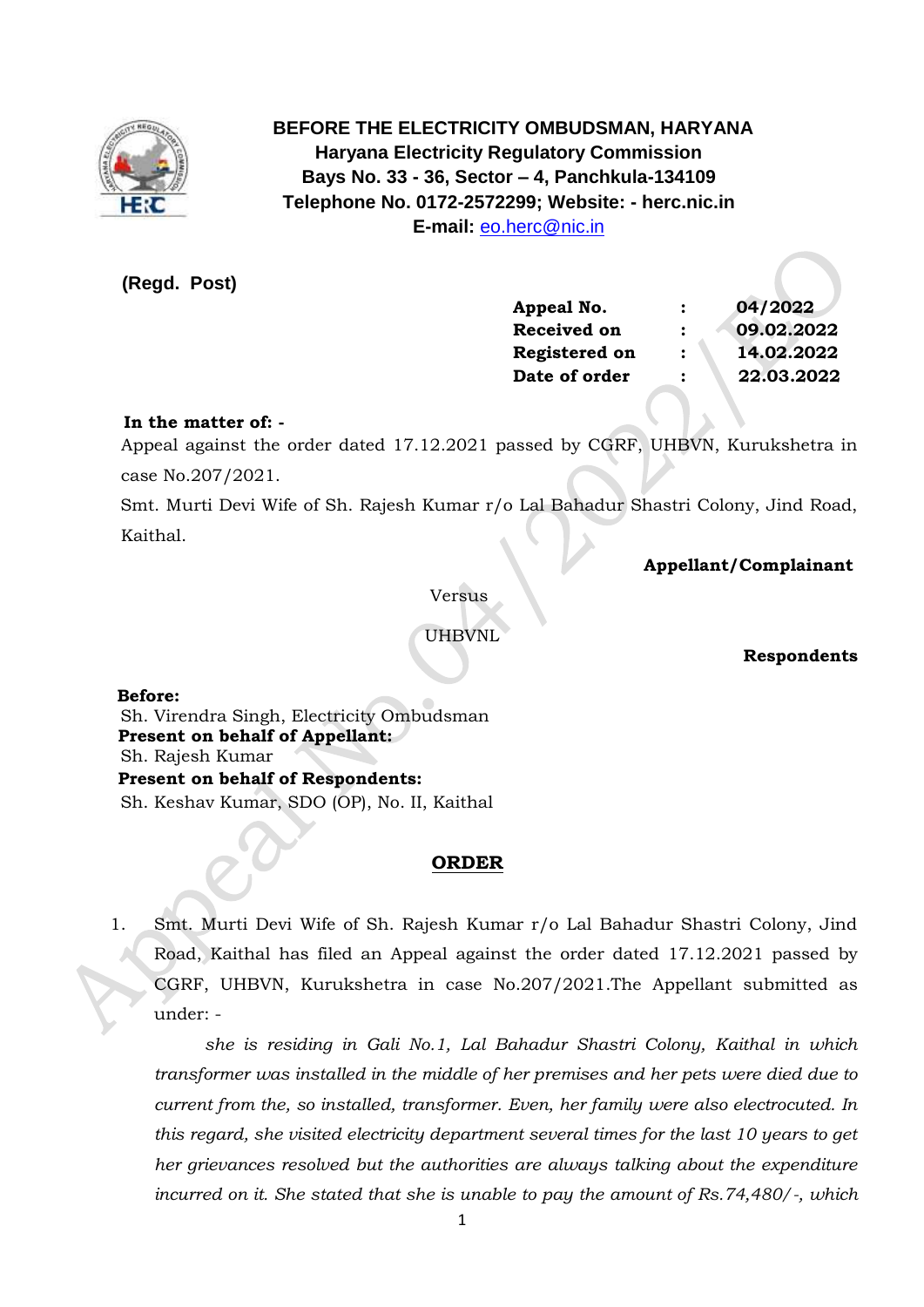*department is demanding and requested this office to remove transformer from her premises.*

- 2. The appeal was registered on 14.02.2022 as an appeal No. 04/2022 and accordingly, notice of motion to the Appellant and the Respondents was issued on 15.02.2022 for hearing the matter on 08.03.2022.
- 3. SDO (OP), No. II, Kaithal, vide his email on 03.03.2022 has submitted the reply to the appeal as under: -

*"In the subject cited matter, it is intimated that the site of the complainant Smt. Murti Devi W/o Sh. Rajesh Kumar R/o Lal Bahadur Shastri Colony Jind Road, Kaithal was checked by undersigned along with the staff and found that the 100 KVA transformer is in the plot of the complainant and due to narrow street and ROW problem, the 100 KVA can only be shifted on the main road as mentioned in the sketch (attached). Accordingly, a tentative cost of deposit estimate was framed i.e. Rs. 74480/- to cover the cost of shifting of this 100 KVA transformer.*

*In respect of this, a notice vides this office memo no. 3633 dt. 13. 12.2021 has been served to the complainant to submit the consent for depositing the shifting charge and NOC for proposed Right of Way so that necessary action may be taken accordingly. But the complainant neither submitted the consent for Right of Way nor deposited the shifting charges till date."*

- 4. Hearing was held on 08.03.2022, as scheduled. The respondent SDO was present through video conferencing, but the appellant could not join the hearing due to the death of his relative, thus requested to adjourn the hearing. Acceding to the request of appellant the matter was adjourned to 22.03.2022.
- 5. Hearing was held on 22.03.2022, as scheduled. During the hearing, both the parties were present through video conferencing. The appellant briefed the appeal and submitted that the transformer, installed in his plot since last so many years, is creating danger to his old aged father and mother residing with him and requested to get shifted the same in the nearby street as this transformer is supplying electricity to some nearby factory. He further submitted that being poor person he is unable to deposit the cost of shifting.
- 6. The Respondent SDO submitted that the transformer was installed there long time back (a period of over 25 years) and it cannot be shifted in nearby street due to ROW problem. The same can only be shifted on the main road if the appellant deposits shifting cost as per Nigam's instructions but the appellant is ready to deposit the estimated cost.
- 7. After going through record placed on file and hearing both the parties, it is observed that the transformer was installed by Nigam about 25 years ago. In such cases, where